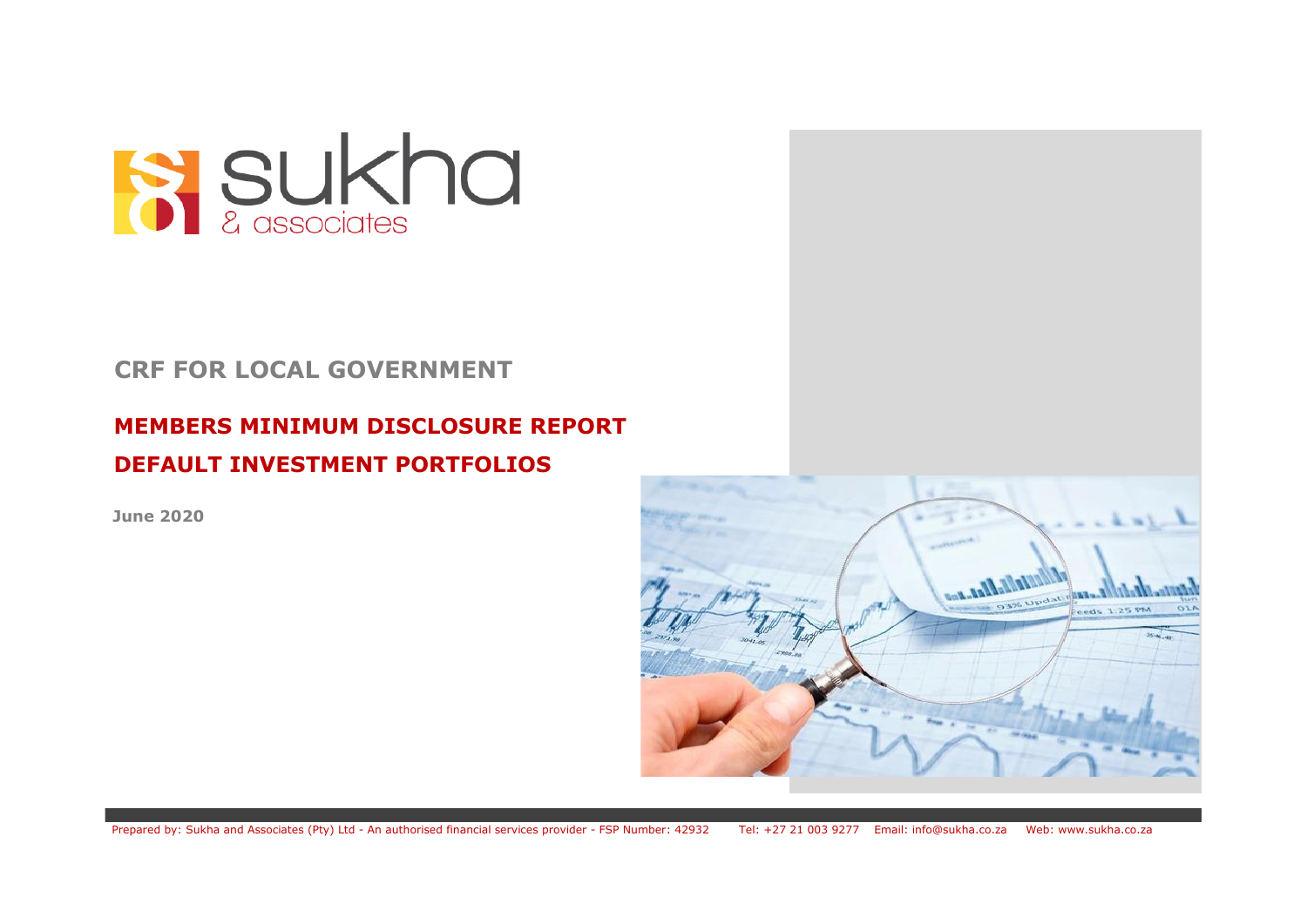## **INTRODUCTION**



Sukha and Associates ("S&A") is pleased to present the minimum annual disclosure report for members of the Consolidated Retirement Fund for Local Government ("CRF"). The report provides the minimum information that is required to be disclosed to members on an annual basis in terms of the Default Regulations and the FSCA Guidance Note 8 of 2018.

Data for the risk-profiled portfolios is sourced from the underlying managers, which may or may not be comprehensive, accurate or complete. S&A and the CRF does not assume any liability for data that is supplied to us from the CRF appointed asset managers or service providers.

## **Important notes**

All of the data shown for the various measurement periods are as at month end. Performance numbers for periods greater than 12 months have been annualized. Past performance is not necessary a guide to future performance. S&A are dependent on external service providers for information, therefore cannot guarantee the accuracy of any of the figures in this report. S&A does however, conduct reasonableness checks and submit queries to asset managers from time to time to increase the integrity of the CRF data. Look-through asset allocation is obtained from the asset managers where available and applicable. No guarantee is provided in terms of the accuracy of the asset allocation and return figures. The Smooth Bonus Portfolios, in which the CRF Moderate and CRF In-Fund Pension Portfolios invest, have only supplied the market values of the Top 50 equity holdings. Holdings within pooled funds were generally unavailable. Returns are sourced from CRF's investment administrator. Sanlam Employee Benefits.

Equity holdings for the following mandates within the Growth Portfolio were included in the analysis: Aeon Equity, Mazi Equity, Coronation Equity, Coronation FFI, Investec Quants, Investec Opportunity, Allan Gray Global Balanced, SIM Tracker, Absa Property and FutureGrowth IBF.

Further information on the Aggressive Portfolio will be provided once a longer track record has been achieved.

## **Disclaimer**

The information in this report is intended solely for the use of members of the CRF and must be kept confidential. The information is sensitive and should not be used by any other party without permission from the CRF.

No guarantee, representation or warranty is given by S&A or the CRF, and no responsibility or liability, contingent or otherwise, as to its quality, accuracy, timeliness, availability and completeness of the information provided. S&A and the CRF are dependent on external service providers for information, therefore cannot guarantee the accuracy of any of the figures in this report.

Sukha and Associates (Pty) Ltd is an authorised financial services provider FSP number: 42932 Registration number 2010/015769/07 BEE Status Level 1 under new Codes and 100% Black Owned Signatory to the UN Principles of Responsible Investing



**CONSOLIDATED RETIREMENT FUND FOR LOCAL GOVERNMENT - MEMBERS MINIMUM DISCLOSURE REPORT** 1 Prepared by: Sukha and Associates (Pty) Ltd - An authorised financial services provider - FSP Number: 42932 Tel: +27 21 003 9277 Email: info@sukha.co.za Web: www.sukha.co.za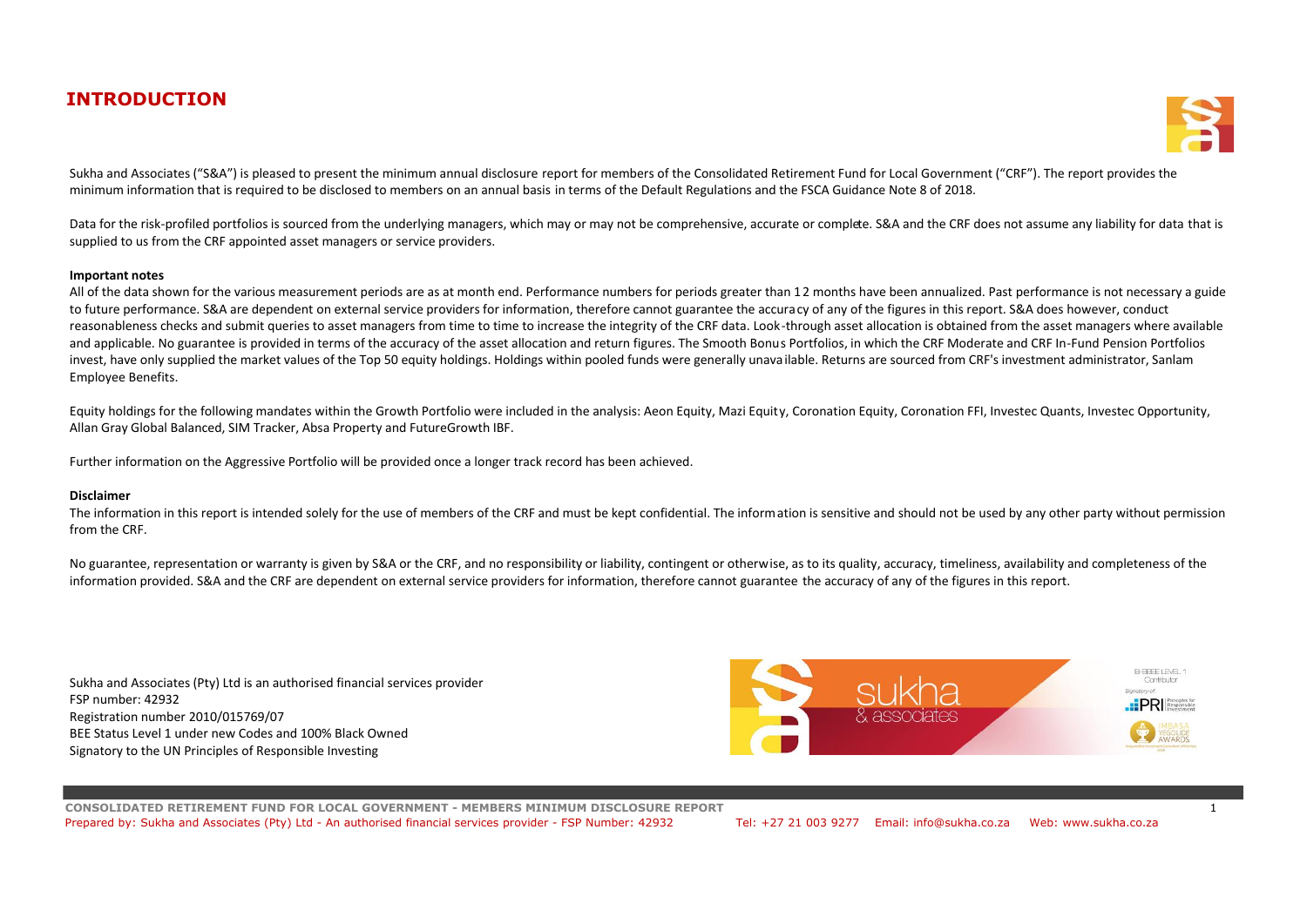## **MANDATE SUMMARY**



| <b>FUND DESCRIPTION</b>         |                                                                                                                                                                                                                                                                                                                                                                                                                                       |                                                                                                                                                                                                                                                                                                                                                                                       |                                                                                                                                                                                                                                                                                             |                                                                                                                                                                                                                                                                                                                                                                                                                   |                                                                                                                                                                                                                                                                                                                                                                                                                                                                                                                                        |                                                                                                                                                                                                                                                                                                                |  |  |  |
|---------------------------------|---------------------------------------------------------------------------------------------------------------------------------------------------------------------------------------------------------------------------------------------------------------------------------------------------------------------------------------------------------------------------------------------------------------------------------------|---------------------------------------------------------------------------------------------------------------------------------------------------------------------------------------------------------------------------------------------------------------------------------------------------------------------------------------------------------------------------------------|---------------------------------------------------------------------------------------------------------------------------------------------------------------------------------------------------------------------------------------------------------------------------------------------|-------------------------------------------------------------------------------------------------------------------------------------------------------------------------------------------------------------------------------------------------------------------------------------------------------------------------------------------------------------------------------------------------------------------|----------------------------------------------------------------------------------------------------------------------------------------------------------------------------------------------------------------------------------------------------------------------------------------------------------------------------------------------------------------------------------------------------------------------------------------------------------------------------------------------------------------------------------------|----------------------------------------------------------------------------------------------------------------------------------------------------------------------------------------------------------------------------------------------------------------------------------------------------------------|--|--|--|
|                                 | <b>Aggressive Portfolio</b>                                                                                                                                                                                                                                                                                                                                                                                                           | <b>Growth Portfolio</b>                                                                                                                                                                                                                                                                                                                                                               | <b>Moderate Portfolio</b>                                                                                                                                                                                                                                                                   | <b>Shari'ah Portfolio</b>                                                                                                                                                                                                                                                                                                                                                                                         | <b>Money Market Portfolio</b>                                                                                                                                                                                                                                                                                                                                                                                                                                                                                                          | <b>In-Fund Pension</b>                                                                                                                                                                                                                                                                                         |  |  |  |
| Inception date:                 | Nov-19                                                                                                                                                                                                                                                                                                                                                                                                                                | Oct-02                                                                                                                                                                                                                                                                                                                                                                                | $Jul-11$                                                                                                                                                                                                                                                                                    | Sep-16                                                                                                                                                                                                                                                                                                                                                                                                            | Sep-07                                                                                                                                                                                                                                                                                                                                                                                                                                                                                                                                 | Apr-11                                                                                                                                                                                                                                                                                                         |  |  |  |
| Target return:                  | $CPI + 6\%$ p.a. over five-year rolling<br>periods on a net of fees basis                                                                                                                                                                                                                                                                                                                                                             | $CPI + 4.5\%$ p.a. over five-year rolling<br>periods on a net of fees basis                                                                                                                                                                                                                                                                                                           | CPI+3% p.a. over three-year rolling<br>periods on a net of fees basis                                                                                                                                                                                                                       | CPI+4% p.a. over three-year rolling<br>periods on a net of fees basis                                                                                                                                                                                                                                                                                                                                             | CPI over three-year rolling periods<br>on a net of fees basis                                                                                                                                                                                                                                                                                                                                                                                                                                                                          | 100% of CPI inflation each year<br>on a net of fees basis                                                                                                                                                                                                                                                      |  |  |  |
| Strategic Benchmark:            | 50.5% SWIX, 2.5% ALBI, 2.5% CILI,<br>1.5% STeFI Composite, 7.5% SAPY,<br>2.3% 3 Month JIBAR, 0.75%<br>Palladium ETF (NGPLD), 0.75%<br>Platinum ETF (NGPLT), 20% MSCI All<br>Country (AC) World USD Index<br>(Net), 2.5% Citi World Government<br>Bond USD Index, 1.9% MSCI<br><b>Emerging and Frontier Markets</b><br>Africa<br>ex SA USD Index (Net), 7.3% 3 month<br>USD Libor + 2%.                                                | 41.5% SWIX, 6.0% ALBI, 6.0% CILI,<br>2.0% STeFI Composite, 9.0% SAPY,<br>2.3% 3 Month JIBAR, 0.75%<br>Palladium ETF (NGPLD), 0.75%<br>Platinum ETF (NGPLT), 20.0% MSCI<br>All Country (AC) World USD Index<br>(Net), 2.5% Citi World Government<br>Bond USD Index, 1.9% MSCI<br><b>Emerging and Frontier Markets</b><br>Africa ex SA USD Index (Net), 7.3% 3<br>month USD Libor + 2%. | 36% SWIX, 10% ALBI, 10% CILI, 10%<br>STeFI Composite, 4% SAPY, 3% 3<br>Month JIBAR, 18% MSCI All Country<br>(AC) World USD Index (Net), 5% Citi<br>World Government Bond USD Index,<br>1% MSCI Emerging and Frontier<br>Markets Africa ex SA USD Index<br>(Net), 3% 3 month USD Libor + 2%. | 40% FTSE/JSE Capped Shari'ah Top<br>40 Index, 32% STeFI, 5% Platinum<br>spot price, 18% Global indices<br>composite, 5% Dow Jones Global<br>Sukuk Index                                                                                                                                                                                                                                                           | N/A                                                                                                                                                                                                                                                                                                                                                                                                                                                                                                                                    | N/A                                                                                                                                                                                                                                                                                                            |  |  |  |
| Portfolio Objective:            | The Aggressive Portfolio (AP) is<br>available to all participating<br>members in the Fund provided that<br>members can demonstrate that they The Growth Portfolio (GP) is<br>have received financial advice. The<br>primary objective of the AP is to<br>maximise returns with no cognisance to high risk profile.<br>on capital preservation. Large<br>negative returns can be realised. The<br>AP is only available pre-retirement. | available to members both pre and<br>post-retirement. It has a moderate                                                                                                                                                                                                                                                                                                               | The Moderate Portfolio (MP) is<br>available to members over the age of<br>50 who would prefer to invest in a<br>portfolio with a moderate risk profile<br>i.e. with less equity exposure than<br>the GP. The MP is available pre and<br>post-retirement.                                    | The Shari'ah Portfolio (SP) is<br>available to all participating<br>members in the Fund. The SP is<br>Regulation 28 compliant and<br>designed for members wanting a<br>Shari'ah compliant long-term<br>investment option. The portfolio is<br>diversified by asset class and fund<br>manager and is designed to achieve<br>moderate income and capital<br>growth. The SP is available pre and<br>post-retirement. | The Money Market Portfolio (MMP)<br>provides members with an option to investment strategy for the<br>invest primarily in money-market<br>instruments to avoid material<br>market fluctuations and capital loss. group of members. The IFP is<br>The MMP has a low risk profile with<br>no exposure to equity. The MMP is<br>available to members over the age of the assistance of their<br>50 provided that the members can<br>confirm that they have received<br>financial advice. The MMP is<br>available post-retirement as well. | The Trustees have set a separate<br>pensioner assets so as to better<br>match the liability profile of this<br>managed by asset managers<br>appointed by the Trustees, with<br>Investment Consultant. The IFP<br>has a conservative to moderate<br>risk profile. The IFP is only<br>available post-retirement. |  |  |  |
| Default Portfolio:              | No                                                                                                                                                                                                                                                                                                                                                                                                                                    | Yes                                                                                                                                                                                                                                                                                                                                                                                   | Yes                                                                                                                                                                                                                                                                                         | No                                                                                                                                                                                                                                                                                                                                                                                                                | No                                                                                                                                                                                                                                                                                                                                                                                                                                                                                                                                     | No                                                                                                                                                                                                                                                                                                             |  |  |  |
| Accessibility                   | Available pre-retirement only                                                                                                                                                                                                                                                                                                                                                                                                         | Available pre and post-retirement                                                                                                                                                                                                                                                                                                                                                     | Available pre and post-retirement                                                                                                                                                                                                                                                           | Available pre and post-retirement                                                                                                                                                                                                                                                                                                                                                                                 | Available pre and post-retirement                                                                                                                                                                                                                                                                                                                                                                                                                                                                                                      | Available post-retirement only                                                                                                                                                                                                                                                                                 |  |  |  |
| Passive / Active Mandates       | <b>Both Passive and Active</b>                                                                                                                                                                                                                                                                                                                                                                                                        | <b>Both Passive and Active</b>                                                                                                                                                                                                                                                                                                                                                        | <b>Both Passive and Active</b>                                                                                                                                                                                                                                                              | Active only                                                                                                                                                                                                                                                                                                                                                                                                       | Active only                                                                                                                                                                                                                                                                                                                                                                                                                                                                                                                            | <b>Both Passive and Active</b>                                                                                                                                                                                                                                                                                 |  |  |  |
| Lock-in                         | <b>No</b>                                                                                                                                                                                                                                                                                                                                                                                                                             | <b>No</b>                                                                                                                                                                                                                                                                                                                                                                             | N <sub>o</sub>                                                                                                                                                                                                                                                                              | <b>No</b>                                                                                                                                                                                                                                                                                                                                                                                                         | <b>No</b>                                                                                                                                                                                                                                                                                                                                                                                                                                                                                                                              | Yes                                                                                                                                                                                                                                                                                                            |  |  |  |
| Allocation to Smooth Bonus Fund | No                                                                                                                                                                                                                                                                                                                                                                                                                                    | No                                                                                                                                                                                                                                                                                                                                                                                    | Yes                                                                                                                                                                                                                                                                                         | No                                                                                                                                                                                                                                                                                                                                                                                                                | No.                                                                                                                                                                                                                                                                                                                                                                                                                                                                                                                                    | Yes                                                                                                                                                                                                                                                                                                            |  |  |  |
| <b>Expected Risks:</b>          |                                                                                                                                                                                                                                                                                                                                                                                                                                       |                                                                                                                                                                                                                                                                                                                                                                                       |                                                                                                                                                                                                                                                                                             |                                                                                                                                                                                                                                                                                                                                                                                                                   |                                                                                                                                                                                                                                                                                                                                                                                                                                                                                                                                        |                                                                                                                                                                                                                                                                                                                |  |  |  |
| Market Risk                     | High                                                                                                                                                                                                                                                                                                                                                                                                                                  | High                                                                                                                                                                                                                                                                                                                                                                                  | Moderate                                                                                                                                                                                                                                                                                    | Moderate                                                                                                                                                                                                                                                                                                                                                                                                          | Low                                                                                                                                                                                                                                                                                                                                                                                                                                                                                                                                    | Low to Moderate                                                                                                                                                                                                                                                                                                |  |  |  |
| Liquidity Risk                  | Moderate                                                                                                                                                                                                                                                                                                                                                                                                                              | Moderate                                                                                                                                                                                                                                                                                                                                                                              | Moderate                                                                                                                                                                                                                                                                                    | Low                                                                                                                                                                                                                                                                                                                                                                                                               | Low                                                                                                                                                                                                                                                                                                                                                                                                                                                                                                                                    | Low to Moderate                                                                                                                                                                                                                                                                                                |  |  |  |
| <b>Credit Risk</b>              | Moderate                                                                                                                                                                                                                                                                                                                                                                                                                              | Moderate                                                                                                                                                                                                                                                                                                                                                                              | Moderate                                                                                                                                                                                                                                                                                    | Moderate                                                                                                                                                                                                                                                                                                                                                                                                          | Low                                                                                                                                                                                                                                                                                                                                                                                                                                                                                                                                    | Low to Moderate                                                                                                                                                                                                                                                                                                |  |  |  |
| <b>Currency Risk</b>            | High                                                                                                                                                                                                                                                                                                                                                                                                                                  | High                                                                                                                                                                                                                                                                                                                                                                                  | Moderate                                                                                                                                                                                                                                                                                    | Moderate                                                                                                                                                                                                                                                                                                                                                                                                          | Low                                                                                                                                                                                                                                                                                                                                                                                                                                                                                                                                    | Low to Moderate                                                                                                                                                                                                                                                                                                |  |  |  |
| <b>Interest Rate Risk</b>       | Moderate                                                                                                                                                                                                                                                                                                                                                                                                                              | Moderate                                                                                                                                                                                                                                                                                                                                                                              | Moderate                                                                                                                                                                                                                                                                                    | Moderate                                                                                                                                                                                                                                                                                                                                                                                                          | Low                                                                                                                                                                                                                                                                                                                                                                                                                                                                                                                                    | Moderate                                                                                                                                                                                                                                                                                                       |  |  |  |

**CONSOLIDATED RETIREMENT FUND FOR LOCAL GOVERNMENT - MEMBERS MINIMUM DISCLOSURE REPORT** 2

Prepared by: Sukha and Associates (Pty) Ltd - An authorised financial services provider - FSP Number: 42932 Tel: +27 21 003 9277 Email: info@sukha.co.za Web: www.sukha.co.za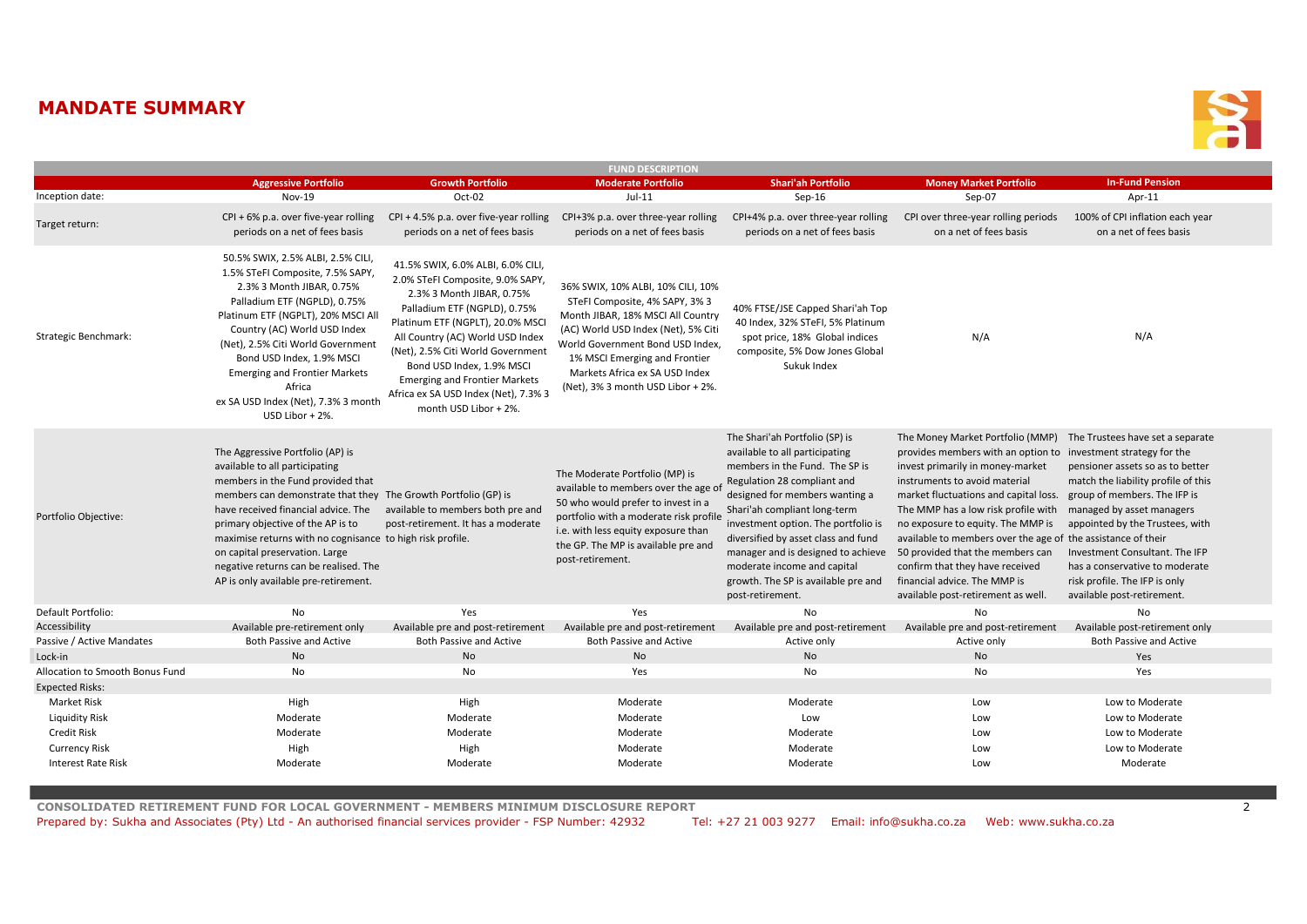## **PERFORMANCE ANALYSIS**

**CRF PORTFOLIOS - PERIODIC RETURNS CHARTS**

### **Growth Portfolio vs CPI + 4.5% Target COVIDENT CONSUMING THE CONSUMING TO A COVID-00 CPI + 3% Target** COVID-00 CPI + 3% Target









Notes:

1) The return target of the Money Market Portfolio changed from STeFI to CPI in April 2019. We have retained the STeFI returns prior to April 2019.

2) The return target of the Growth Portfolio increased from CPI + 4% p.a. to CPI + 4.5% p.a. in November 2019. We have retained CPI + 4% p.a. returns prior to November 2019.

3) Returns for the Aggressive Portfolio will be provided once a longer track record has been achieved.

**CONSOLIDATED RETIREMENT FUND FOR LOCAL GOVERNMENT - MEMBERS MINIMUM DISCLOSURE REPORT** 3 Prepared by: Sukha and Associates (Pty) Ltd - An authorised financial services provider - FSP Number: 42932 Tel: +27 21 003 9277 Email: info@sukha.co.za Web: www.sukha.co.za

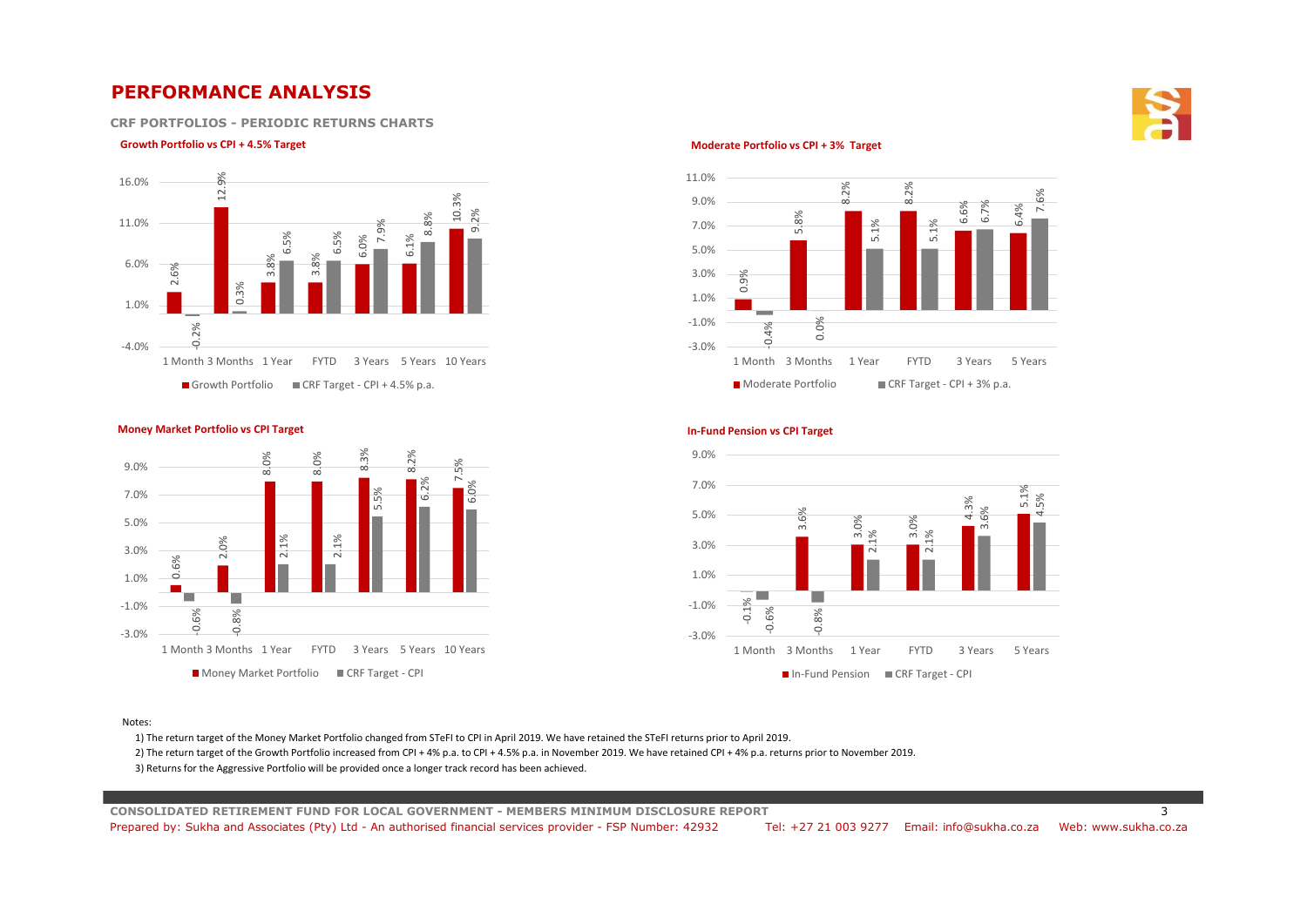## **PERFORMANCE ANALYSIS**

**CRF PORTFOLIOS - RETURNS PER FINANCIAL YEAR CHARTS**

### **Growth Portfolio - Returns vs CPI + 4.5% Target per Financial Year**



**Money Market Portfolio - Returns vs CPI Target per Financial Year**



<sup>8.0%</sup>  $\alpha$ 8.5%  $\infty$ 7.1% 7.1%  $\alpha$ 7.2% 7.3% 7.7% 6.8%  $\overline{6}$ 0.0% 2.0% 4.0% 6.0% 8.0% 10.0% 12.0% 2020 2019 2018 2017 2016 2015 ■ Money Market Portfolio ■ CPI (lagged)

#### **In-Fund Pension - Returns vs CPI Target per Financial Year**

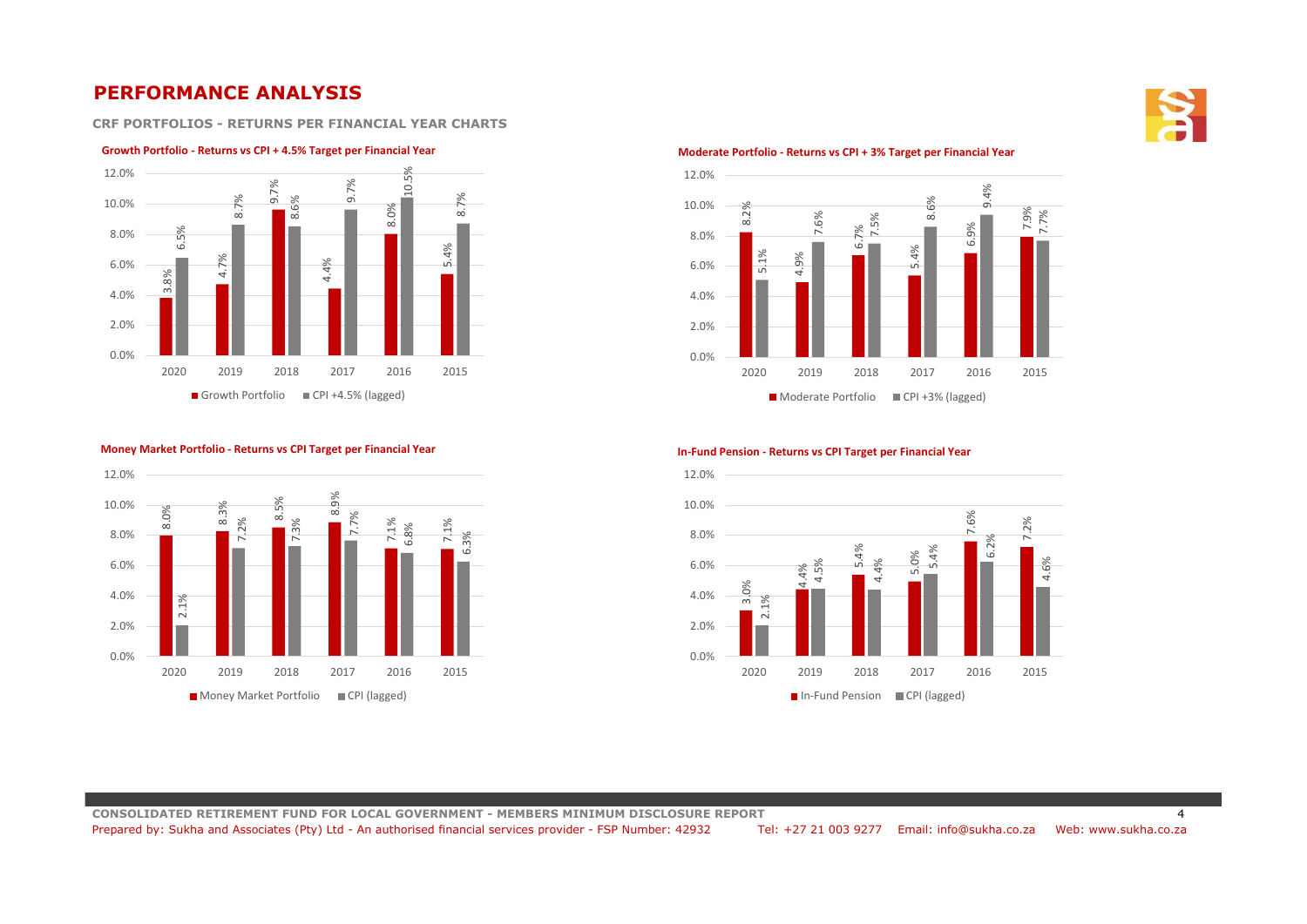## **ASSET ALLOCATION SUMMARY**

## **CRF PORTFOLIOS - ASSET ALLOCATION**



## **Growth Portfolio Moderate Portfolio**





## **Aggressive Portfolio**

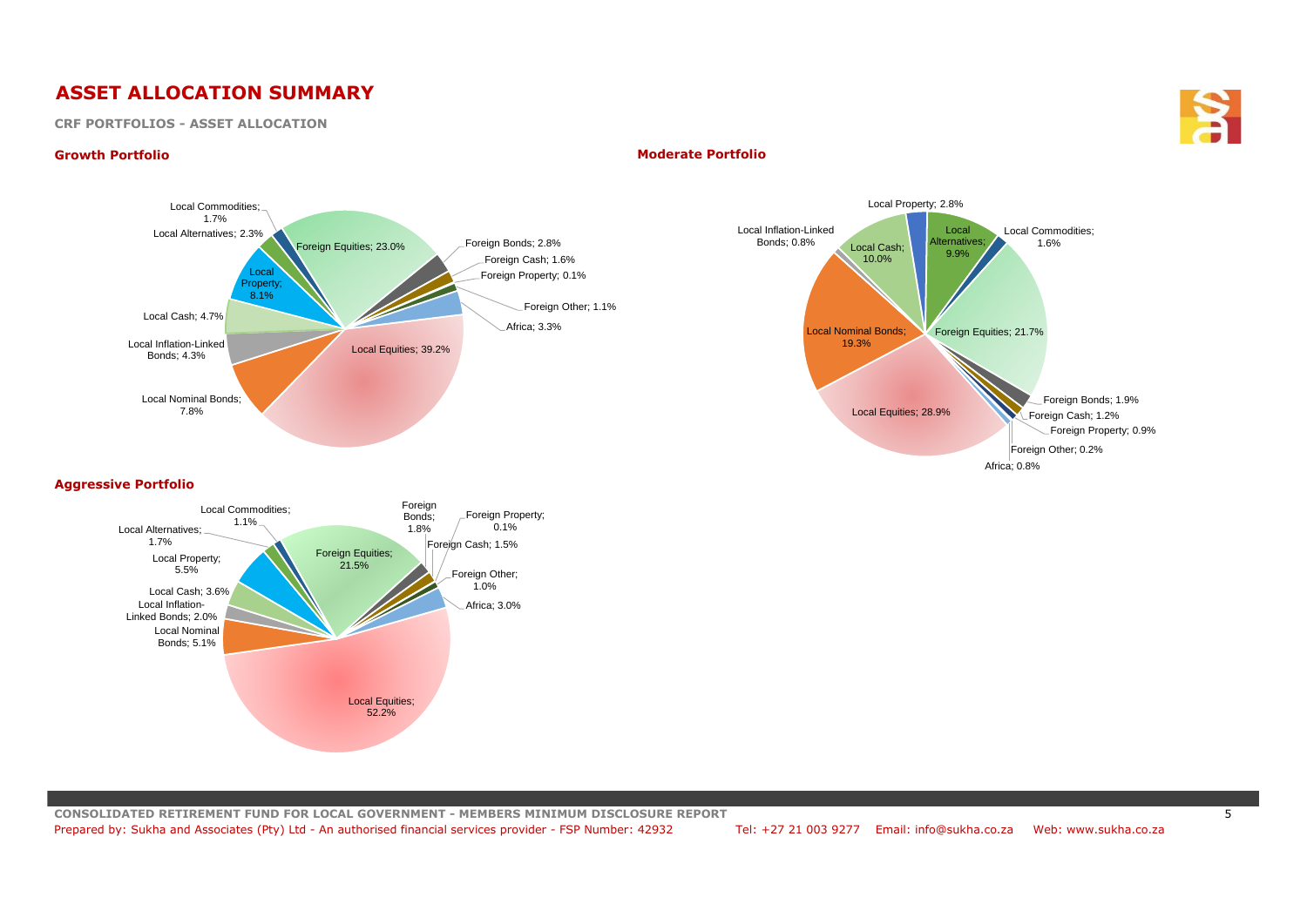## **ASSET ALLOCATION SUMMARY**

**CRF PORTFOLIOS - ASSET ALLOCATION**



## **In-Fund Pension Money Market Portfolio**

**CONSOLIDATED RETIREMENT FUND FOR LOCAL GOVERNMENT - MEMBERS MINIMUM DISCLOSURE REPORT** 6 Prepared by: Sukha and Associates (Pty) Ltd - An authorised financial services provider - FSP Number: 42932 Tel: +27 21 003 9277 Email: info@sukha.co.za Web: www.sukha.co.za

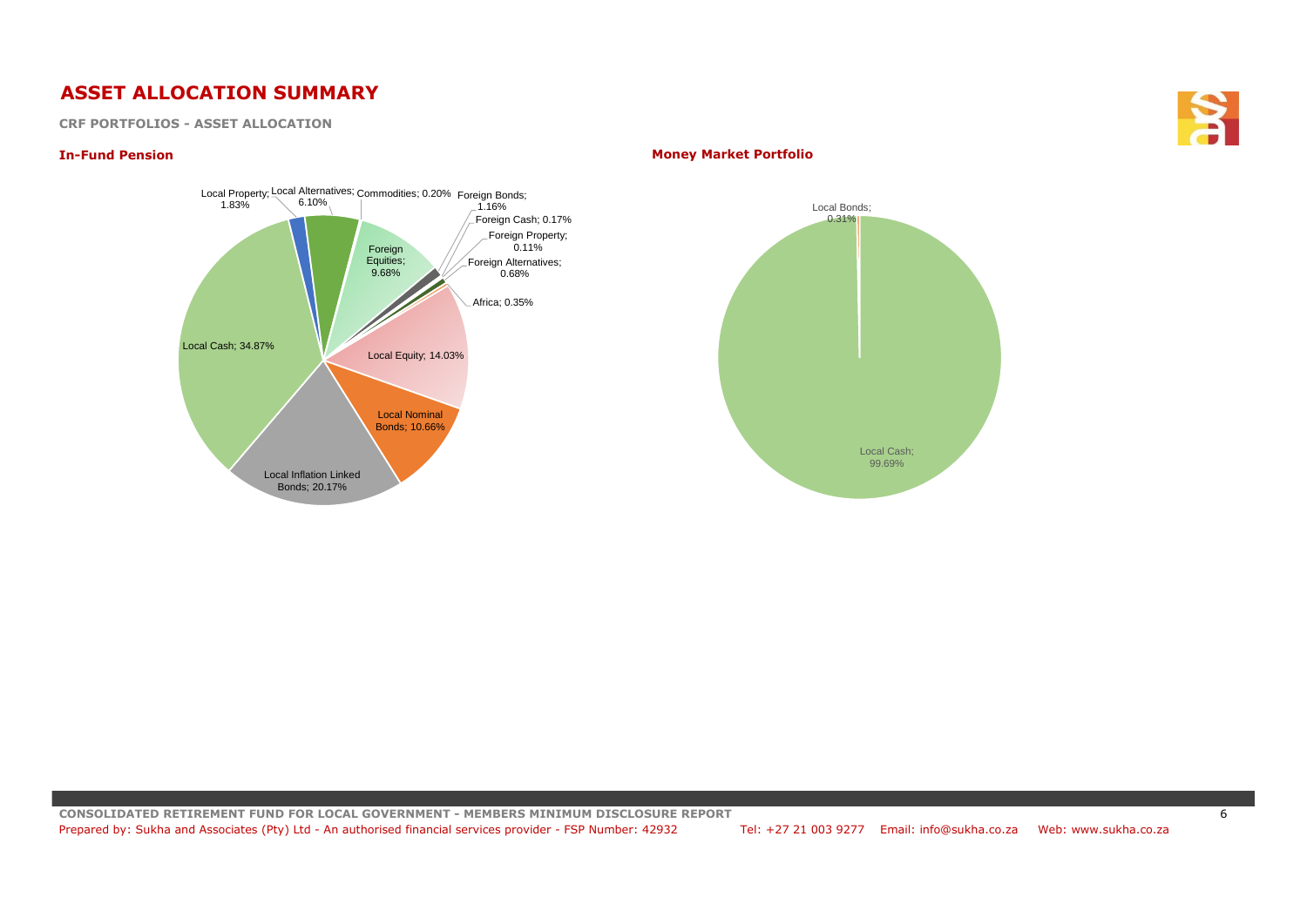## **SHARI'AH PORTFOLIO**

**Returns and Asset Allocation** 



## **Shari'ah Portfolio vs CPI + 4% Target Shari'ah Portfolio - Returns vs CPI + 4% Target per Financial Year**



#### **Shari'ah Portfolio - Asset Allocation**



**CONSOLIDATED RETIREMENT FUND FOR LOCAL GOVERNMENT - MEMBERS MINIMUM DISCLOSURE REPORT** 7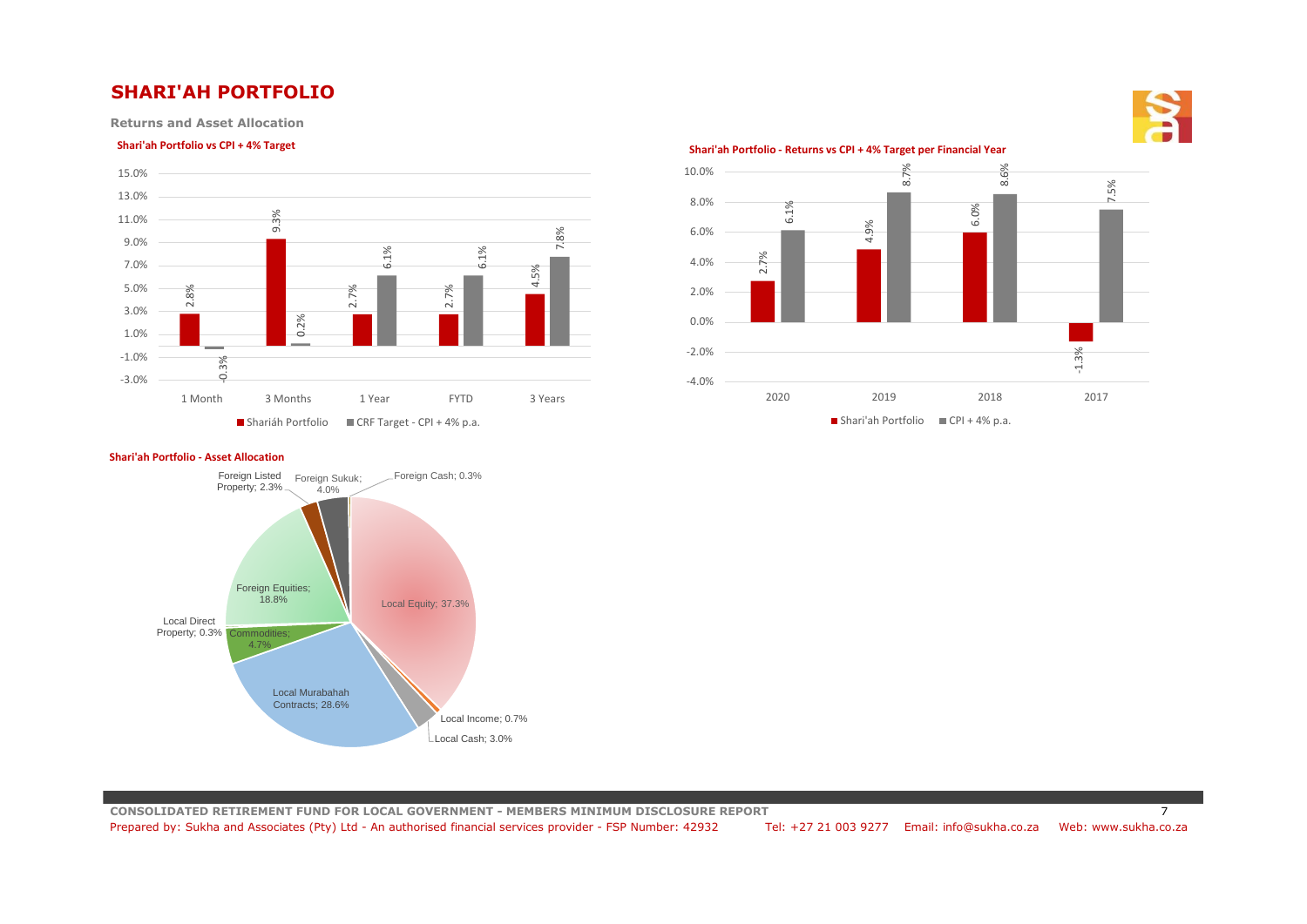## **CRF DEFAULT INVESTMENT PORTFOLIOS**

**TOP 10 EQUITY HOLDINGS AND EQUITY SECTOR ALLOCATION**

### **Jun-20**

## **Growth and Aggressive Portfolios - Top 10 Holdings**

| <b>Share</b>                     |       |
|----------------------------------|-------|
| <b>NASPERS LIMITED</b>           | 18.6% |
| ANGLO AMERICAN PLC               | 6.1%  |
| BRITISH AMERICAN TOBACCO PLC     | 5.8%  |
| <b>PROSUS</b>                    | 4.1%  |
| <b>FIRSTRAND LIMITED</b>         | 2.9%  |
| STANDARD BANK GROUP LIMITED      | 2.7%  |
| <b>NEPI ROCKCASTLE PLC</b>       | 2.3%  |
| IMPALA PLATINUM HOLDINGS LIMITED | 2.2%  |
| <b>BHP BILLITON PLC</b>          | 2.1%  |
| <b>MTN GROUP LIMITED</b>         | 1.8%  |
|                                  | 48.6% |

**Growth and Aggressive Portfolio - Sector Allocation**

### **Moderate Portfolio - Top 10 Holdings**

| <b>Share</b>                     |       | <b>Share</b>                       |       | <b>Share</b>                            |       |
|----------------------------------|-------|------------------------------------|-------|-----------------------------------------|-------|
| NASPERS LIMITED                  | 18.6% | <b>NASPERS LIMITED</b>             | 16.4% | <b>NASPERS LIMITED</b>                  | 15.3% |
| ANGLO AMERICAN PLC               | 6.1%  | BRITISH AMERICAN TOBACCO PLC       | 9.5%  | BRITISH AMERICAN TOBACCO PLC            | 8.6%  |
| BRITISH AMERICAN TOBACCO PLC     | 5.8%  | <b>FIRSTRAND LIMITED</b>           | 5.0%  | <b>FIRSTRAND LIMITED</b>                | 5.7%  |
| PROSUS                           | 4.1%  | ANGLO AMERICAN PLC                 | 4.4%  | ANGLO AMERICAN PLC                      | 5.6%  |
| <b>FIRSTRAND LIMITED</b>         | 2.9%  | <b>STANDARD BANK GROUP LIMITED</b> | 4.3%  | <b>STANDARD BANK GROUP LIMITED</b>      | 3.9%  |
| STANDARD BANK GROUP LIMITED      | 2.7%  | <b>BHP BILLITON PLC</b>            | 3.0%  | <b>BHP BILLITON PLC</b>                 | 3.2%  |
| NEPI ROCKCASTLE PLC              | 2.3%  | <b>MTN GROUP LIMITED</b>           | 2.6%  | <b>IMTN GROUP LIMITED</b>               | 3.2%  |
| IMPALA PLATINUM HOLDINGS LIMITED | 2.2%  | <b>IGLENCORE XSTRATA PLC</b>       | 2.6%  | <b>IMPALA PLATINUM HOLDINGS LIMITED</b> | 2.7%  |
| <b>BHP BILLITON PLC</b>          | 2.1%  | <b>SASOL LIMITED</b>               | 2.6%  | <b>SASOL LIMITED</b>                    | 2.5%  |
| MTN GROUP LIMITED                | 1.8%  | <b>OLD MUTUAL LIMITED</b>          | 2.4%  | <b>ABSA GROUP HOLDINGS</b>              | 2.4%  |
|                                  | 48.6% |                                    | 52.6% |                                         | 53.2% |

### **Moderate Portfolio - Sector Allocation**



#### **In-Fund Pension Portfolio - Top 10 Holdings**

| <b>Share</b>                     |       |
|----------------------------------|-------|
| <b>NASPERS LIMITED</b>           | 15.3% |
| BRITISH AMERICAN TOBACCO PLC     | 8.6%  |
| <b>FIRSTRAND LIMITED</b>         | 5.7%  |
| ANGLO AMERICAN PLC               | 5.6%  |
| STANDARD BANK GROUP LIMITED      | 3.9%  |
| <b>BHP BILLITON PLC</b>          | 3.2%  |
| <b>MTN GROUP LIMITED</b>         | 3.2%  |
| IMPALA PLATINUM HOLDINGS LIMITED | 2.7%  |
| <b>SASOL LIMITED</b>             | 2.5%  |
| <b>ABSA GROUP HOLDINGS</b>       | 2.4%  |
|                                  | 53.2% |

#### **In-Fund Pension Portfolio - Sector Allocation**



**CONSOLIDATED RETIREMENT FUND FOR LOCAL GOVERNMENT - MEMBERS MINIMUM DISCLOSURE REPORT** 8 Prepared by: Sukha and Associates (Pty) Ltd - An authorised financial services provider - FSP Number: 42932 Tel: +27 21 003 9277 Email: info@sukha.co.za Web: www.sukha.co.za